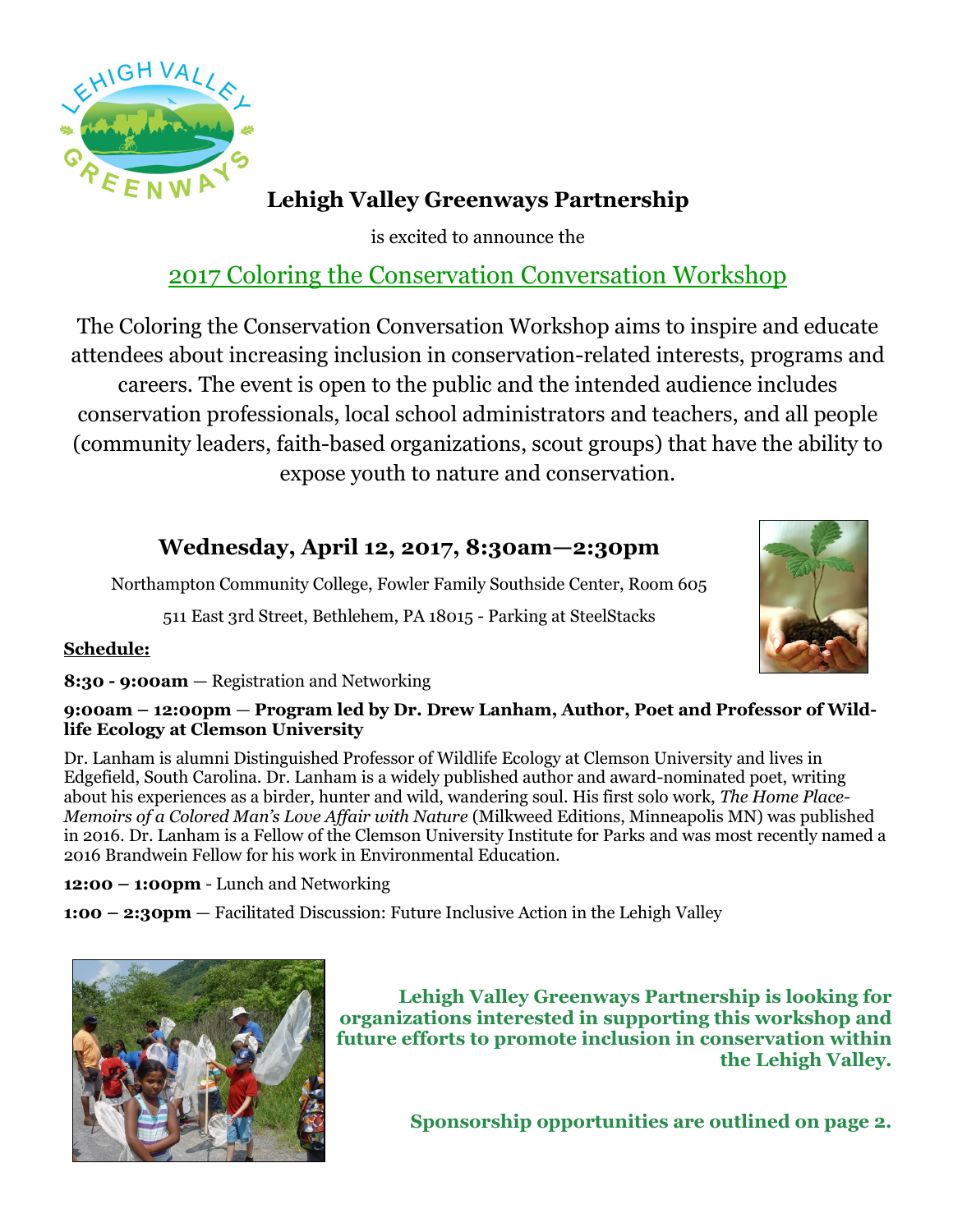# EHIGHVALLE **Sponsorship** Opportunities<sup></sup>

## **Please consider supporting the 2017 Coloring the Conservation Conversation Workshop with a sponsorship at one of the following levels:**

#### **\$100 Bronze Sponsor**

Two complimentary registrations Recognition during event opening presentations Your logo in event materials

#### **\$250 Silver Sponsor**

Three complimentary registrations Your logo on opening presentation slides Your logo in event materials Exhibit table (if you want an exhibit table) Recognition in press releases and other communications

#### **\$500 Gold Sponsor**

Four complimentary registrations Your logo on opening presentation slides Your logo in event materials Prime location exhibit table (if you want an exhibit table) Recognition in press releases and other media communications Five minute speaking opportunity to promote your organization during lunch



\*Extra proceeds from this event will be used for future initiatives to promote inclusion in conservation-related interests, programs and careers in the Lehigh Valley.

#### **To sponsor, please fill out the form on page 3 and send form and check to the address below.**

#### **For more information, please contact:**

Claire Sadler, *Director of Trails & Conservation Local Lead for Lehigh Valley Greenways Conservation Landscape* Delaware & Lehigh National Heritage Corridor 2750 Hugh Moore Park Rd. Easton, PA 18042 Phone: 610-923-3548 x226 Email: Claire@delawareandlehigh.org